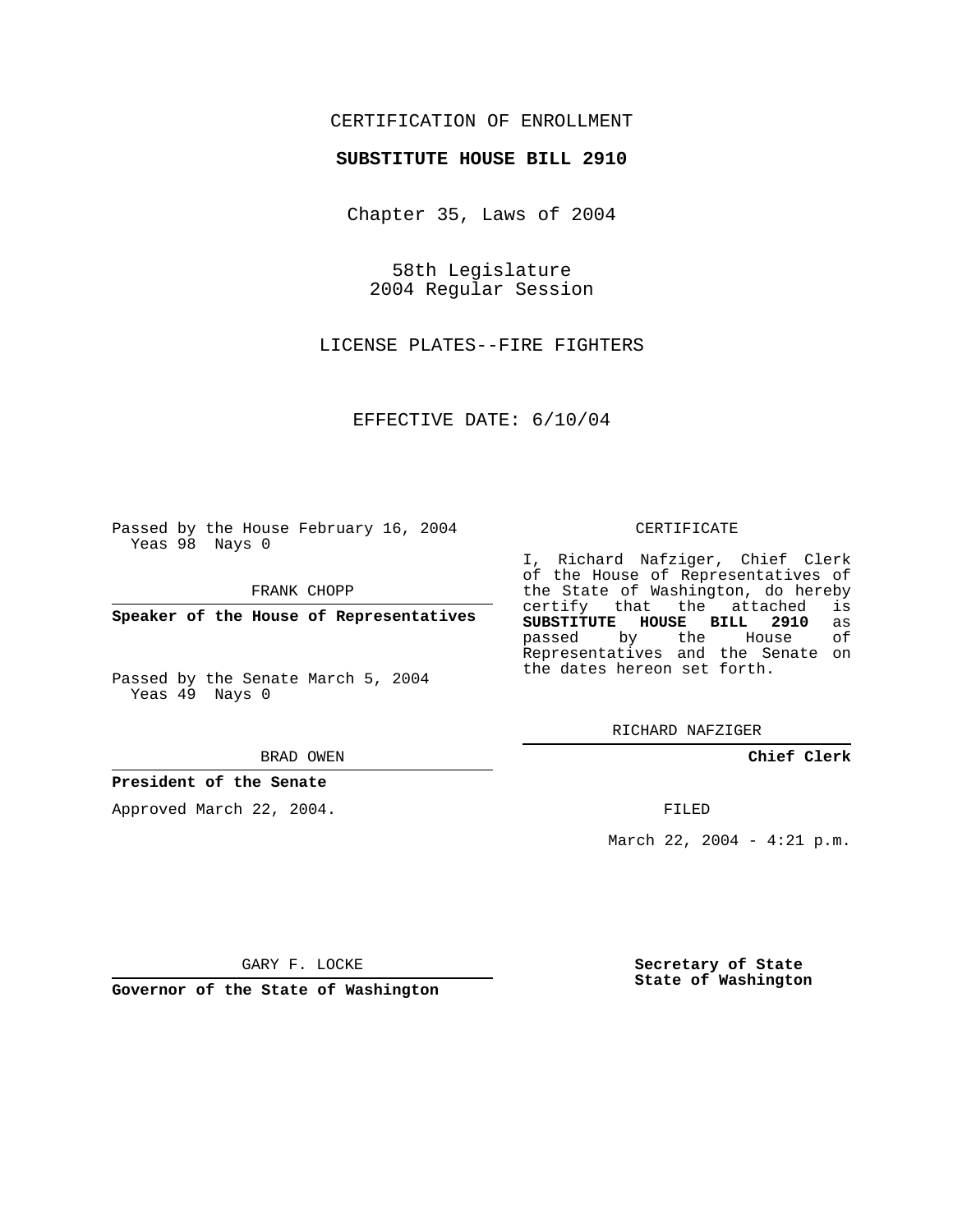# **SUBSTITUTE HOUSE BILL 2910** \_\_\_\_\_\_\_\_\_\_\_\_\_\_\_\_\_\_\_\_\_\_\_\_\_\_\_\_\_\_\_\_\_\_\_\_\_\_\_\_\_\_\_\_\_

\_\_\_\_\_\_\_\_\_\_\_\_\_\_\_\_\_\_\_\_\_\_\_\_\_\_\_\_\_\_\_\_\_\_\_\_\_\_\_\_\_\_\_\_\_

Passed Legislature - 2004 Regular Session

## **State of Washington 58th Legislature 2004 Regular Session**

**By** House Committee on Transportation (originally sponsored by Representatives Simpson, G., Cooper, Woods, Hinkle and Conway)

READ FIRST TIME 02/06/04.

 AN ACT Relating to special license plates for professional fire fighters and paramedics; amending RCW 46.16.313 and 46.16.316; adding new sections to chapter 46.16 RCW; and adding a new section to chapter 46.04 RCW.

BE IT ENACTED BY THE LEGISLATURE OF THE STATE OF WASHINGTON:

 NEW SECTION. **Sec. 1.** A new section is added to chapter 46.16 RCW to read as follows:

 The department shall issue a special license plate displaying a symbol, approved by the special license plate review board, for professional fire fighters and paramedics who are members of the Washington State Council of Fire Fighters. Upon initial application and subsequent renewals, applicants must show proof of eligibility by providing a certificate of current membership from the Washington State Council of Fire Fighters. The special license plate may be used in lieu of regular or personalized license plates for vehicles required to display one or two vehicle license plates, excluding vehicles registered under chapter 46.87 RCW, upon the terms and conditions established by the department.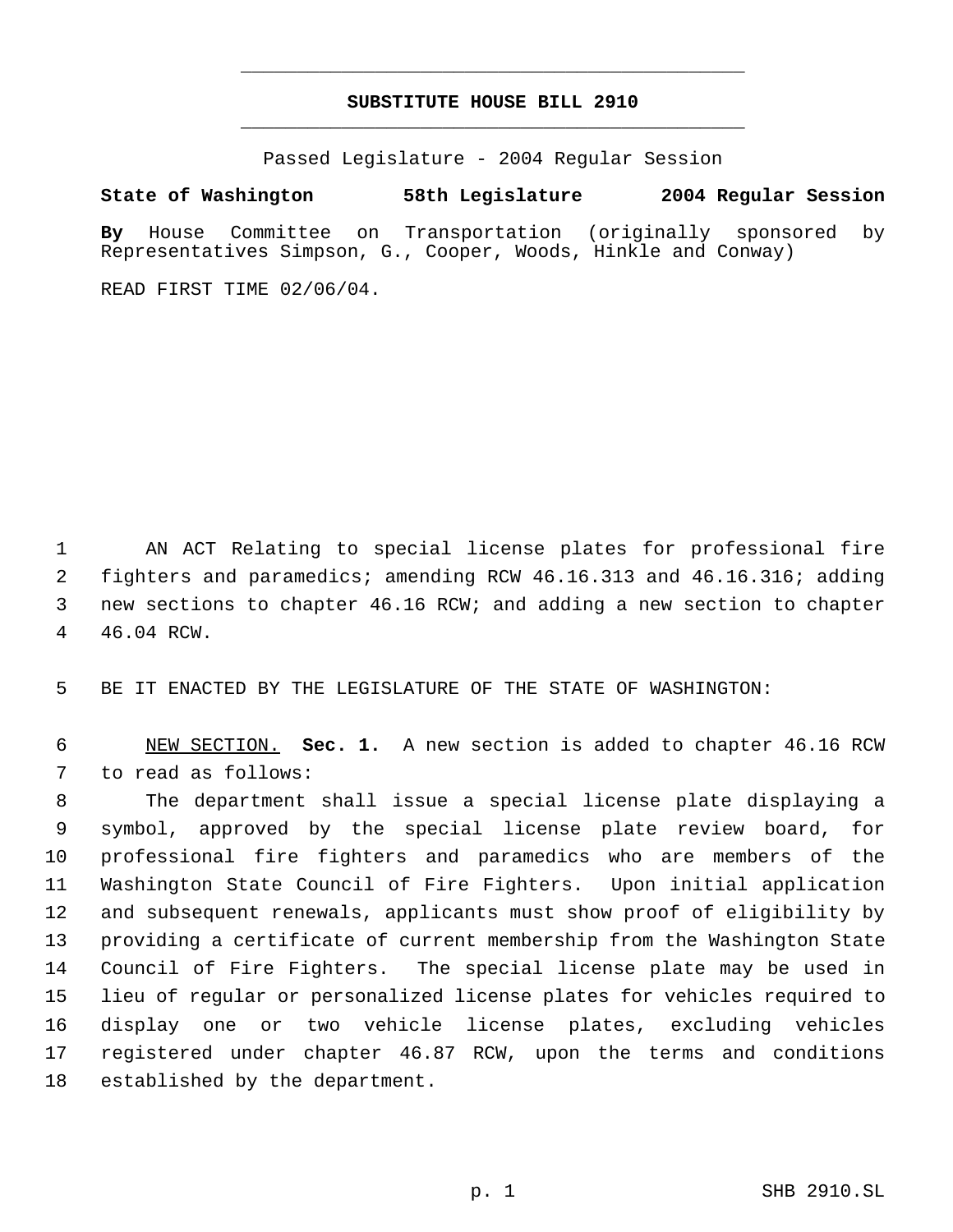NEW SECTION. **Sec. 2.** A new section is added to chapter 46.04 RCW to read as follows:

 "Professional fire fighters and paramedics license plates" means license plates issued under section 1 of this act that display a symbol denoting professional fire fighters and paramedics.

 **Sec. 3.** RCW 46.16.313 and 1997 c 291 s 8 are each amended to read as follows:

 (1) The department may establish a fee for each type of special license plates issued under RCW 46.16.301(1) (a), (b), or (c), as existing before amendment by section 5, chapter 291, Laws of 1997, in an amount calculated to offset the cost of production of the special 12 license plates and the administration of this program. ((Until December 31, 1997, the fee shall not exceed thirty-five dollars, but 14 effective with vehicle registrations due or to become due on January 1,  $\pm 998<sub>r</sub>$ )) The department may adjust the fee to no more than forty dollars. This fee is in addition to all other fees required to register and license the vehicle for which the plates have been requested. All such additional special license plate fees collected by the department shall be deposited in the state treasury and credited to the motor vehicle fund.

 (2) ((Until December 31, 1997, in addition to all fees and taxes required to be paid upon application, registration, and renewal registration of a motor vehicle, the holder of a collegiate license 24 plate shall pay a fee of thirty dollars. The department shall deduct an amount not to exceed two dollars of each fee collected under this 26 subsection for administration and collection expenses incurred by it. The remaining proceeds, minus the cost of plate production, shall be remitted to the custody of the state treasurer with a proper 29 identifying detailed report. The state treasurer shall credit the funds to the appropriate collegiate license plate fund as provided in RCW 28B.10.890.

 (3) Effective with vehicle registrations due or to become due on 33 January 1, 1998,)) In addition to all fees and taxes required to be paid upon application and registration of a motor vehicle, the holder of a collegiate license plate shall pay an initial fee of forty dollars. The department shall deduct an amount not to exceed twelve dollars of each fee collected under this subsection for administration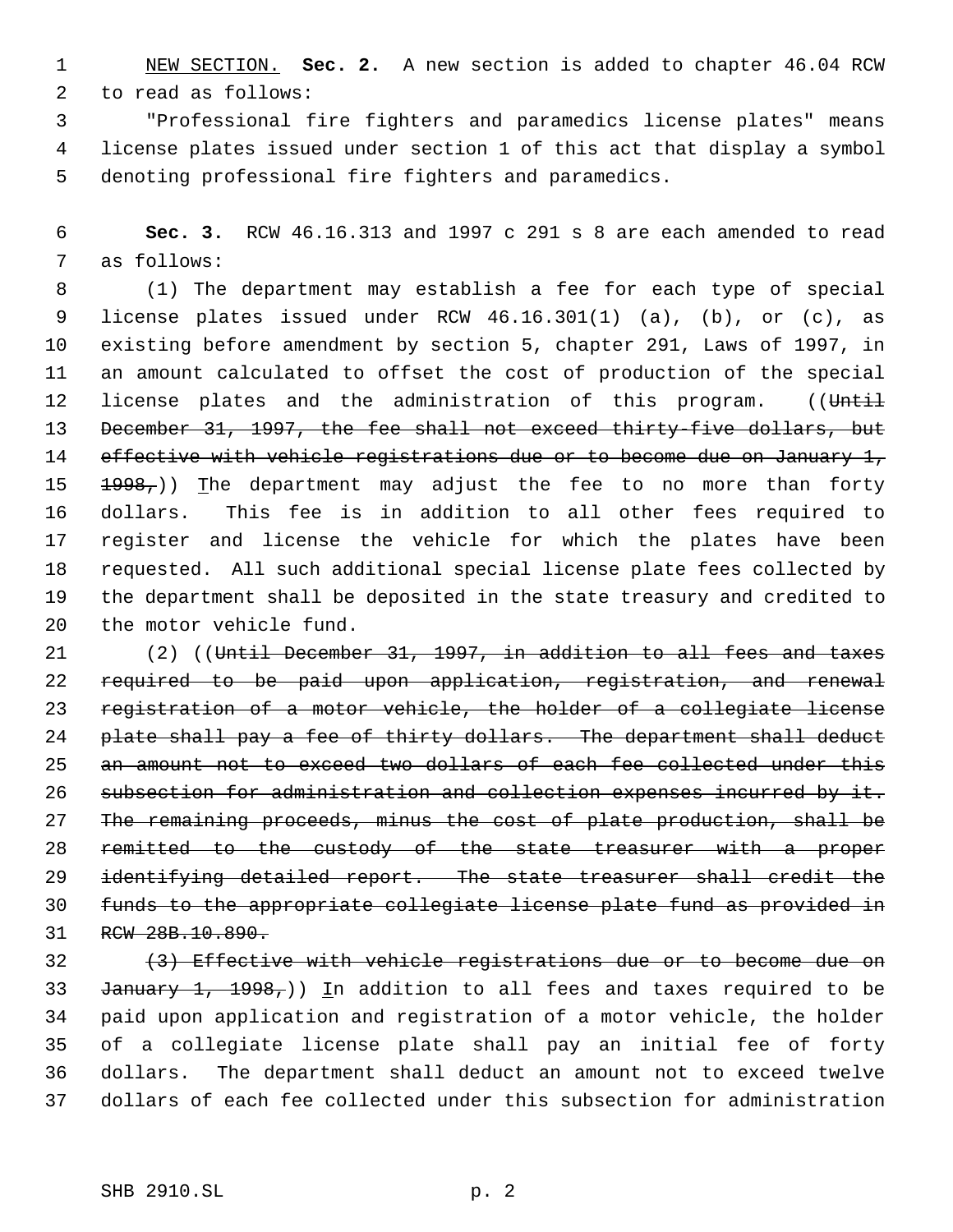and collection expenses incurred by it. The remaining proceeds shall be remitted to the custody of the state treasurer with a proper identifying detailed report. The state treasurer shall credit the funds to the appropriate collegiate license plate fund as provided in RCW 28B.10.890.

 $((4)$  Effective with annual renewals due or to become due on 7 January 1, 1999,)) (3) In addition to all fees and taxes required to be paid upon renewal of a motor vehicle registration, the holder of a collegiate license plate shall pay a fee of thirty dollars. The department shall deduct an amount not to exceed two dollars of each fee collected under this subsection for administration and collection expenses incurred by it. The remaining proceeds shall be remitted to the custody of the state treasurer with a proper identifying detailed report. The state treasurer shall credit the funds to the appropriate collegiate license plate fund as provided in RCW 28B.10.890.

16 ( $(\overline{5})$ ) (4) In addition to all fees and taxes required to be paid upon application and registration of a motor vehicle, the holder of a special baseball stadium license plate shall pay an initial fee of forty dollars. The department shall deduct an amount not to exceed twelve dollars of each fee collected under this subsection for administration and collection expenses incurred by it. The remaining proceeds, minus the cost of plate production, shall be distributed to a county for the purpose of paying the principal and interest payments on bonds issued by the county to construct a baseball stadium, as defined in RCW 82.14.0485, including reasonably necessary preconstruction costs, while the taxes are being collected under RCW 82.14.360. After this date, the state treasurer shall credit the funds to the state general fund.

 (((6) Effective with annual renewals due or to become due on 30 January 1, 1999,)) (5) In addition to all fees and taxes required to be paid upon renewal of a motor vehicle registration, the holder of a special baseball stadium license plate shall pay a fee of thirty dollars. The department shall deduct an amount not to exceed two dollars of each fee collected under this subsection for administration and collection expenses incurred by it. The remaining proceeds shall be distributed to a county for the purpose of paying the principal and interest payments on bonds issued by the county to construct a baseball stadium, as defined in RCW 82.14.0485, including reasonably necessary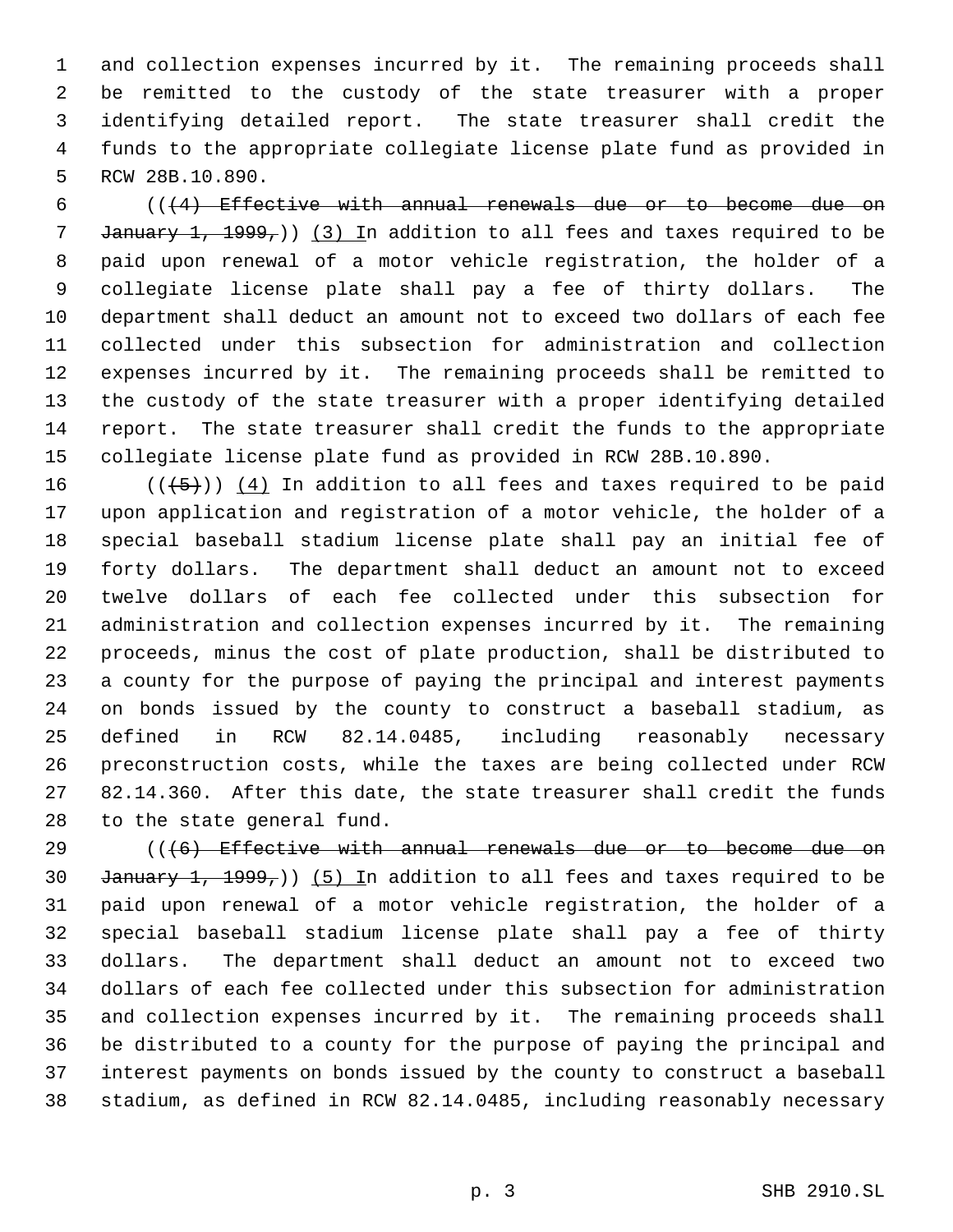preconstruction costs, while the taxes are being collected under RCW 82.14.360. After this date, the state treasurer shall credit the funds to the state general fund.

 (6) Effective with vehicle registrations due or to become due on January 1, 2005, in addition to all fees and taxes required to be paid upon application and registration of a vehicle, the holder of a professional fire fighters and paramedics license plate shall pay an initial fee of forty dollars. The department shall deduct an amount 9 not to exceed twelve dollars of each fee collected under this subsection for administration and collection expenses incurred by it. The remaining proceeds must be remitted to the custody of the state 12 treasurer with a proper identifying detailed report. Under RCW 13 46.16.755, the state treasurer shall credit the proceeds to the motor vehicle account until the department determines that the state has been 15 reimbursed for the cost of implementing the professional fire fighters 16 and paramedics license plates. Upon the determination by the 17 department that the state has been reimbursed, the treasurer shall credit the proceeds to the Washington State Council of Fire Fighters benevolent fund established under section 4 of this act.

 (7) Effective with annual renewals due or to become due on January 1, 2006, in addition to all fees and taxes required to be paid upon renewal of a vehicle registration, the holder of a professional fire fighters and paramedics license plate shall, upon application, pay a fee of thirty dollars. The department shall deduct an amount not to exceed two dollars of each fee collected under this subsection for administration and collection expenses incurred by it. The remaining 27 proceeds must be remitted to the custody of the state treasurer with a proper identifying detailed report. Under RCW 46.16.755, the state treasurer shall credit the proceeds to the motor vehicle account until the department determines that the state has been reimbursed for the cost of implementing the professional fire fighters and paramedics special license plate. Upon the determination by the department that the state has been reimbursed, the treasurer shall credit the proceeds to the Washington State Council of Fire Fighters benevolent fund established under section 4 of this act.

 NEW SECTION. **Sec. 4.** A new section is added to chapter 46.16 RCW to read as follows: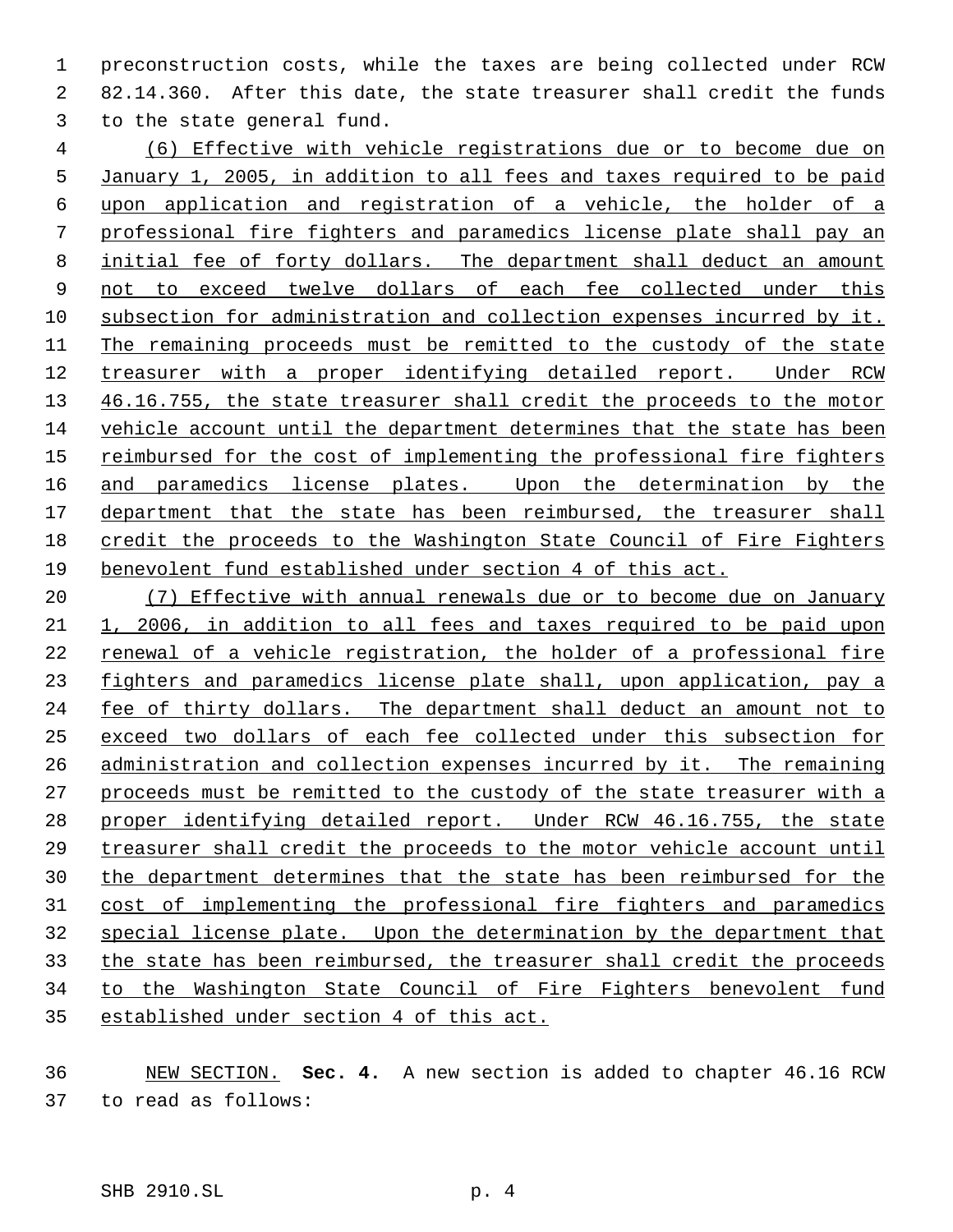(1) The Washington State Council of Fire Fighters benevolent fund is created in the custody of the state treasurer. Upon the department's determination the state has been reimbursed for the cost of implementing the professional fire fighters and paramedics special license plate, all receipts, except as provided in RCW 46.16.313 (6) and (7), from professional fire fighters and paramedics license plates must be deposited into the account. Only the director of the department of licensing or the director's designee may authorize expenditures from the account. The account is subject to allotment procedures under chapter 43.88 RCW, but an appropriation is not required for expenditures.

 (2) Funds in the account must be disbursed subject to the following conditions and limitations:

 (a) Under the requirements of RCW 46.16.765, the department must contract with a qualified nonprofit organization to receive and disseminate funds for charitable purposes on behalf of members of the Washington State Council of Fire Fighters, their families, and others deemed in need.

 (b) For the purposes of this section, a "qualified nonprofit organization" means a not-for-profit corporation incorporated and operating exclusively in Washington that has received a determination 22 of tax exempt status under section  $501(c)(3)$  of the federal internal revenue code. The organization must have been established for the express purposes of receiving and disseminating funds for charitable purposes on behalf of members of the Washington State Council of Fire Fighters, their families, and others deemed in need.

 (c) The qualified nonprofit organization must meet all requirements set out in RCW 46.16.765.

 **Sec. 5.** RCW 46.16.316 and 1997 c 291 s 10 are each amended to read as follows:

Except as provided in RCW 46.16.305:

 (1) When a person who has been issued a special license plate or plates under section 1 of this act or RCW 46.16.301 as it existed before amendment by section 5, chapter 291, Laws of 1997, sells, trades, or otherwise transfers or releases ownership of the vehicle upon which the special license plate or plates have been displayed, he or she shall immediately report the transfer of such plate or plates to